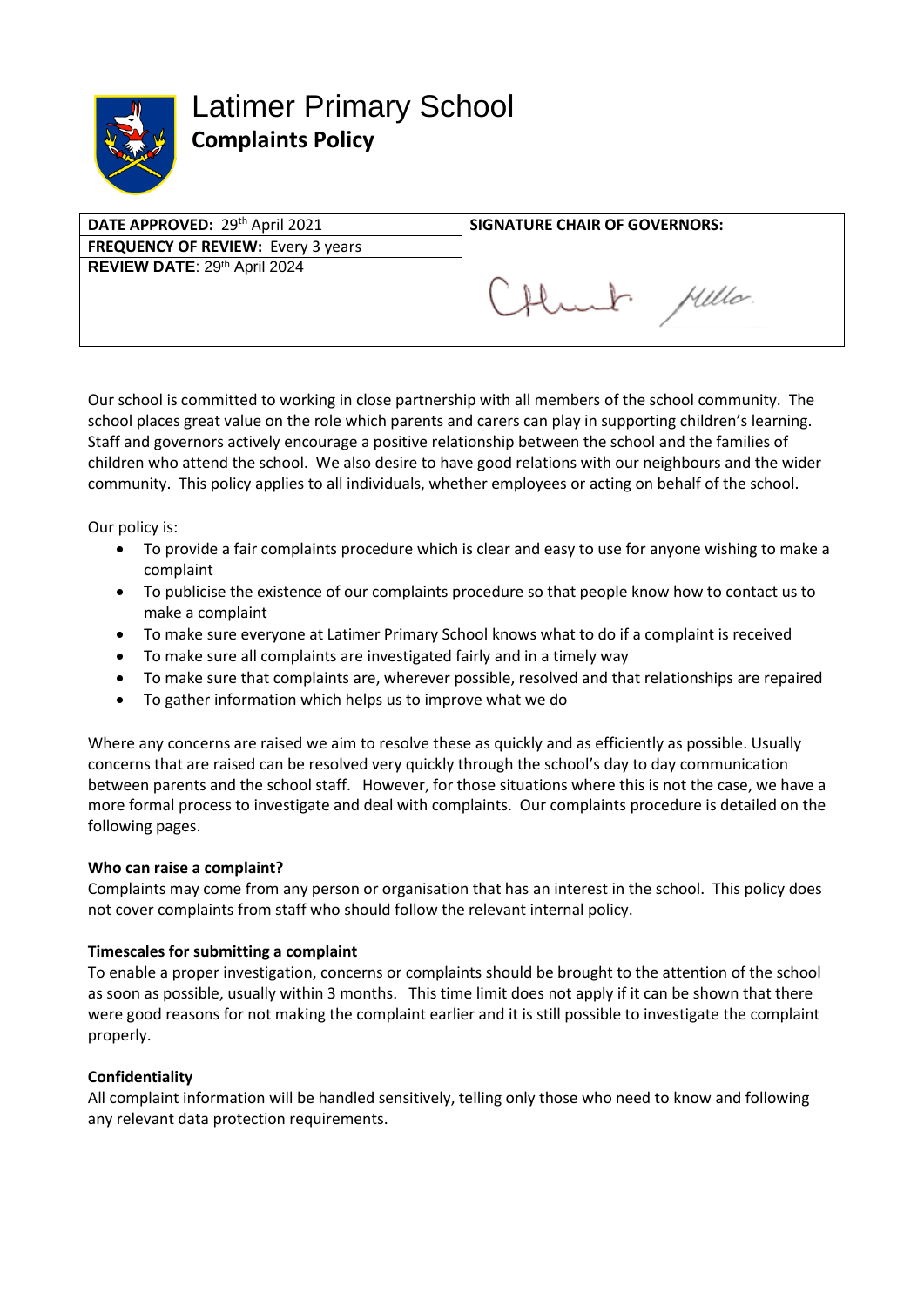# **Latimer Primary School Complaints Procedure**

It is in everyone's interest that complaints are resolved at the earliest possible stage. The experience of the first contact between the complainant and the school can be crucial in determining whether the complaint will escalate. To this end all staff and governors are aware of the procedure to be followed if a complaint is raised. Also, whilst not wishing to encourage complaints, complainants should note that they have a duty to raise a matter as soon as conveniently possible.

The school operates a 4 stage complaints procedure outlined below. If your complaint is about the headteacher, you should refer your formal written complaint to the chair of governors to be dealt with under Stage 3 of this procedure.

Where the following procedure refers to the headteacher, they may delegate any of these functions to a member of the senior leadership team if appropriate. In exceptional circumstances, the headteacher may commission an independent investigator to undertake an investigation on behalf of the school.

## **Stage 1: Informal concern**

An initial concern should be raised with the class teacher or the member of staff concerned. This can be done in writing, by telephone or in person by appointment. The vast majority of concerns can be dealt with at this stage. It would be helpful to identify at this point what outcome you are looking for in order for us to address your concern quickly and effectively.

If you are not a parent/carer of a child at our school, please start at Stage 2 and make contact with the headteacher to discuss your concerns.

# **Stage 2: Formal complaint to the headteacher**

If your concern is not resolved at the informal stage you can make a formal complaint to the headteacher, within 10 school days of Stage 1 being concluded. Your complaint should usually be made in writing indicating your desired outcome from the complaint (a form is enclosed for this purpose).

Your complaint will be acknowledged within 5 school days and will include an indicative date for a written response. The headteacher will be responsible for ensuring that your complaint is investigated appropriately. They may meet with you to clarify details of your complaint and the resolution that is being sought. The headteacher will investigate the complaint further and make every effort to resolve the issue.

Dependent upon the nature of the issues raised, the matter will either continue to be dealt with through the school complaints procedure, or by other procedures such as the disciplinary or safeguarding procedures. If this happens you will be informed of this fact but you will not be advised of the outcome of these proceedings.

On conclusion of the investigation the headteacher will write to you with all appropriate information in relation to the complaint and information on any outcome(s). The response should also inform you of the next stage of the procedure in case you are not satisfied with the response.

#### **Stage 3: Formal complaint to the chair of governors**

If you are dissatisfied with the headteacher's response or your complaint concerns the conduct of the headteacher then you can make a formal complaint to the chair of governors.

Your complaint should be made in writing to the chair of governors, care of the school, within 10 school days of the date of the headteacher's response to you. Please provide a copy of the written complaint, a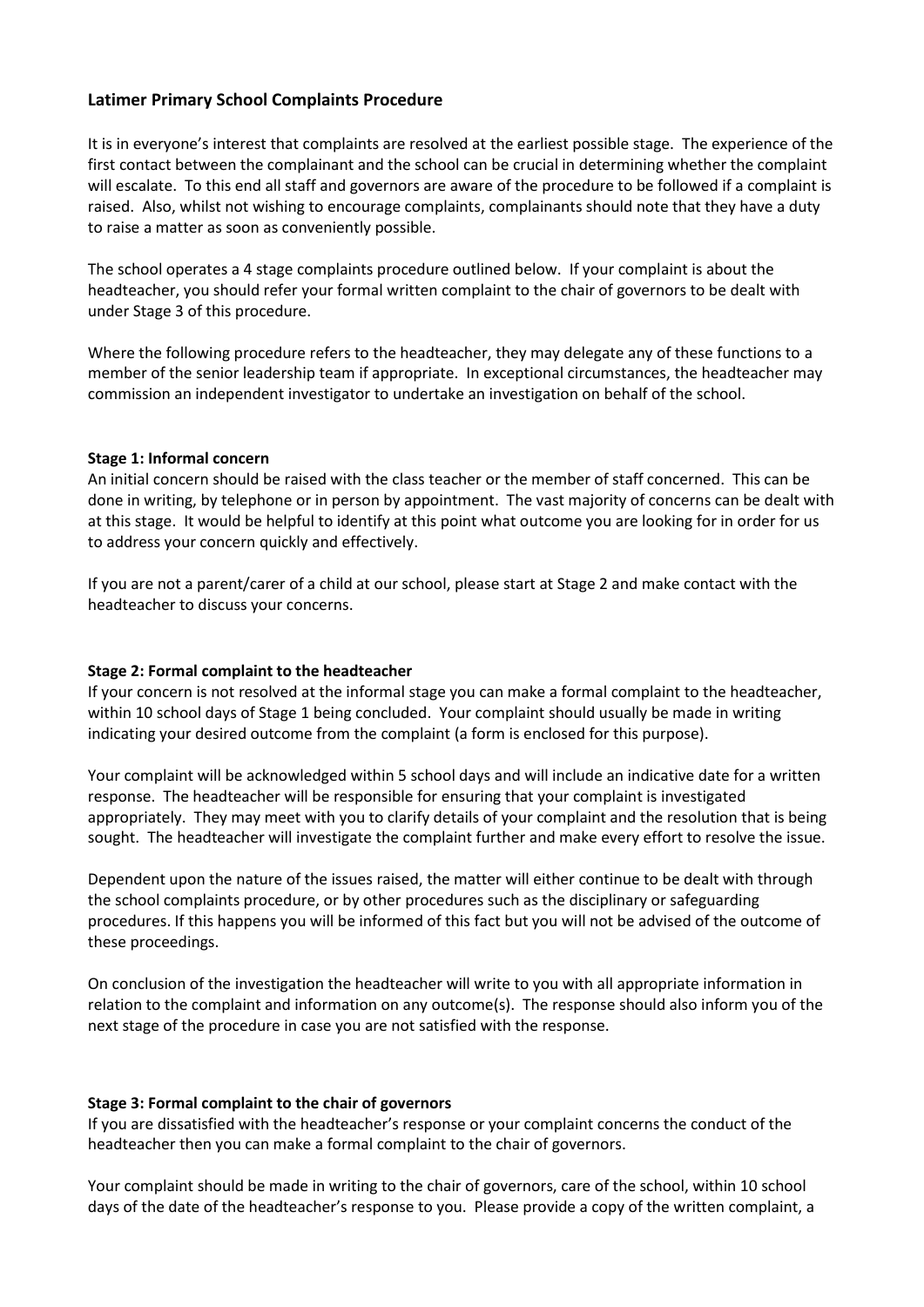copy of the headteacher's letter concluding Stage 2 and give details in writing of why you are not satisfied with the outcome.

At this stage the chair of governors will generally handle the complaint but can delegate this to a nominated governor. In exceptional circumstances, the chair of governors may commission an independent investigator to undertake an investigation on behalf of the school.

You will receive an acknowledgment of receipt of your complaint within 5 school days and an indicative timescale for response.

The governor will investigate the complaint and make every effort to resolve the issue. They may meet with you if they need clarification or further information is necessary.

On conclusion of the investigation you will receive a written response of the outcome reached and the process for appeal.

## **Stage 4: Formal complaints appeal panel**

If you remain dissatisfied with the response to your complaint you may request that it is reviewed by the complaints appeal panel by writing to the clerk to the governing body within 10 school days of the date of the letter notifying you of the outcome of Stage 3.

The clerk will write to acknowledge receipt of your complaint within 5 school days. The letter will explain the process which is to be followed and information about the how the panel will operate.

The clerk will convene a governing body complaints appeal panel and ask you to provide details of your appeal and any relevant supporting evidence.

The panel will usually consist of 3 governors from the school. These governors will have no previous knowledge of the complaint. If this is not possible for any reason, then alternative arrangements will be made and communicated to you.

The remit of the complaints appeal panel is to:

- dismiss the complaint in whole or in part;
- uphold the complaint in whole or in part;
- decide on the appropriate action to be taken to resolve the complaint;
- recommend changes to the school's systems or procedures to ensure that problems of a similar nature do not recur.

You will be notified in writing of the panel's decision, usually within 5 days. The letter will confirm the end of the school's and governing body's involvement with the complaint and explain any further rights of appeal.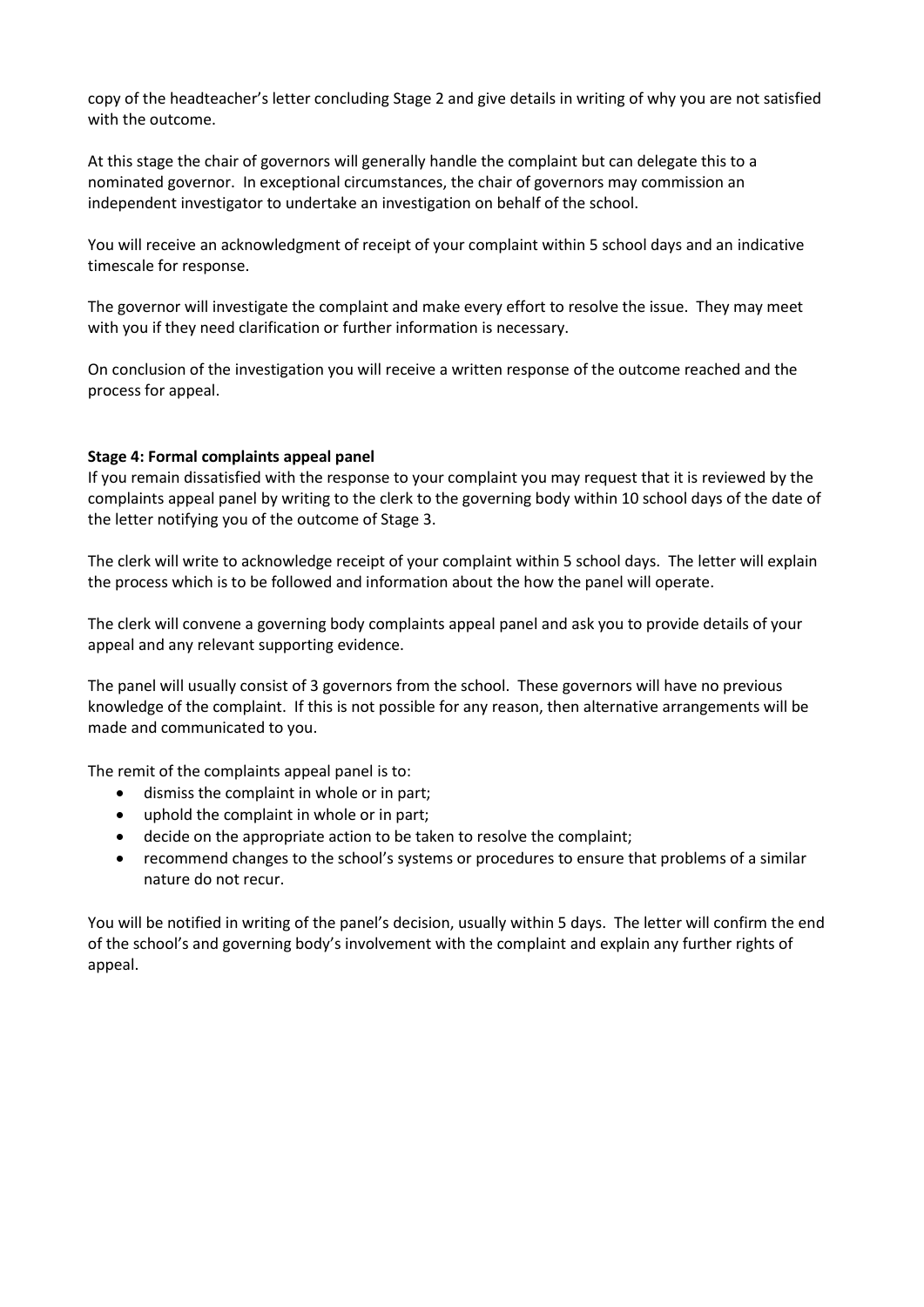#### **Further rights of appeal**

If you have completed the school procedure and remain dissatisfied, you have the right to refer your complaint to the Secretary of State through the School Complaints Unit (SCU). The Secretary of State will usually not consider any complaints until the school's complaint procedure has been exhausted.

The SCU will not normally re-investigate the substance of the complaint. They will look at whether the complaints policy and any other relevant statutory policies were adhered to and comply with education legislation.

The SCU can be contacted on 0370 000 2288, or in writing to:

Department for Education School Complaints Unit 2nd Floor Piccadilly Gate Store Street Manchester M1 2WD

## **Complaints against an individual governor**

If your complaint concerns the chair of governors or an individual governor you should write to the clerk to the governing body. The clerk will acknowledge receipt of your complaint within 5 school days. The letter will explain the process that will be followed and the expected timescale for response.

The chair of governors will consider complaints about an individual governor and the vice chair will consider complaints against the chair. If for any reason this is not appropriate then another governor will be nominated.

On conclusion of the investigation you will receive a written response detailing all appropriate information in relation to the complaint and information on any outcome(s). There will be no further right of appeal for complaints against an individual governor.

#### **Timescales for response**

Our aim is to address your complaint in a timely and efficient manner. However, there may be occasions when we are unable to achieve the timescale indicated. In this event, we will write to you outlining the reason for the delay and provide you with a new timescale for the conclusion of that part of the process.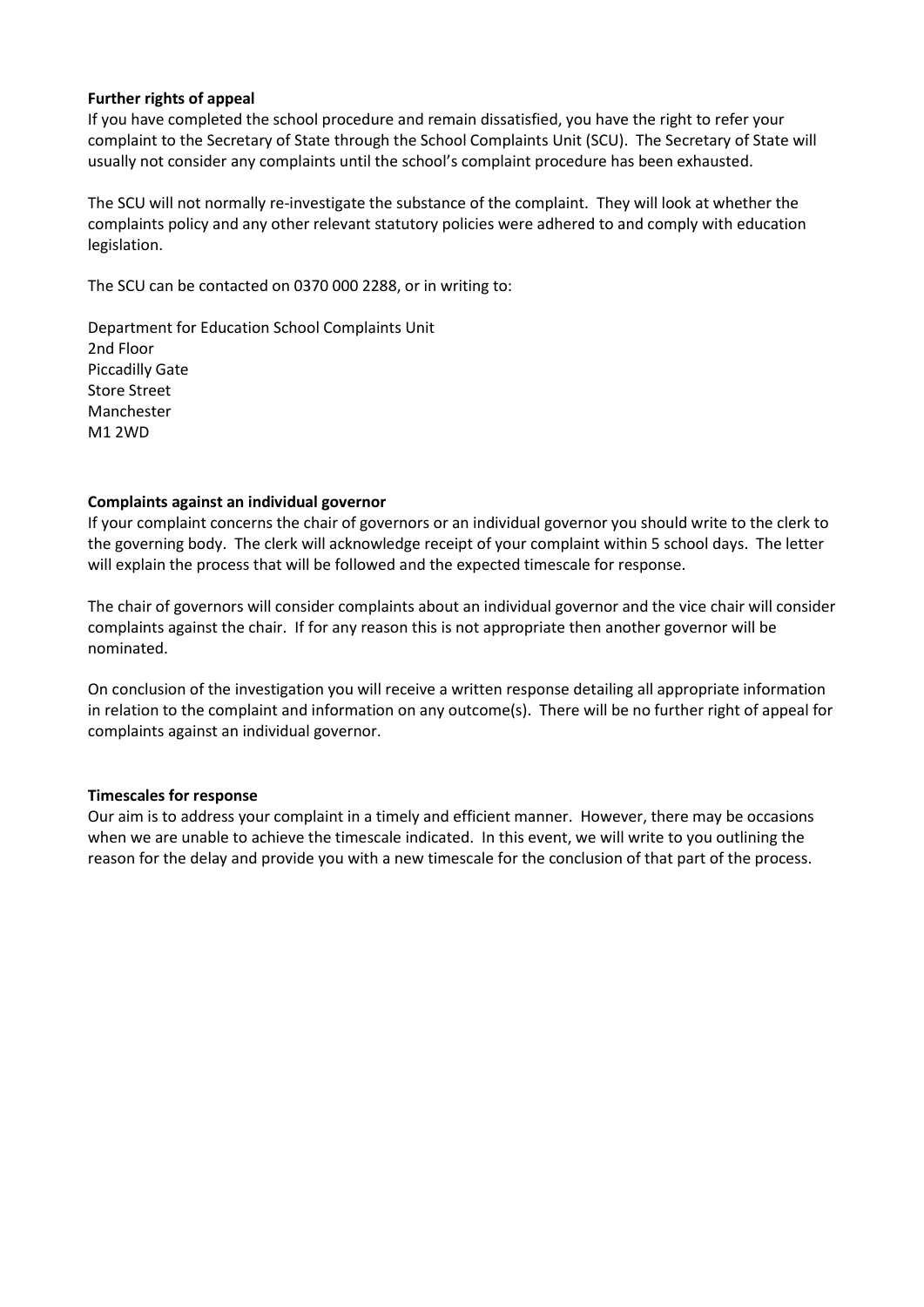# **LATIMER PRIMARY SCHOOL Formal Complaint Form**

| Your name:                                     |                                                                                                       |
|------------------------------------------------|-------------------------------------------------------------------------------------------------------|
| Pupil's name:                                  |                                                                                                       |
| Your relationship to pupil:                    |                                                                                                       |
| Address:                                       |                                                                                                       |
|                                                |                                                                                                       |
|                                                |                                                                                                       |
| Post Code:                                     | Daytime Tel:                                                                                          |
| Mobile:                                        | E-mail:                                                                                               |
| Please give concise details of your complaint: |                                                                                                       |
|                                                |                                                                                                       |
|                                                |                                                                                                       |
|                                                |                                                                                                       |
|                                                |                                                                                                       |
|                                                |                                                                                                       |
|                                                |                                                                                                       |
|                                                |                                                                                                       |
|                                                |                                                                                                       |
|                                                |                                                                                                       |
|                                                |                                                                                                       |
|                                                |                                                                                                       |
|                                                |                                                                                                       |
|                                                |                                                                                                       |
|                                                | What action, if any, have you already taken to try and resolve your complaint? (Who did you speak to, |
| when and what was the response?):              |                                                                                                       |
|                                                |                                                                                                       |
|                                                |                                                                                                       |
|                                                |                                                                                                       |
|                                                |                                                                                                       |
|                                                |                                                                                                       |
|                                                |                                                                                                       |